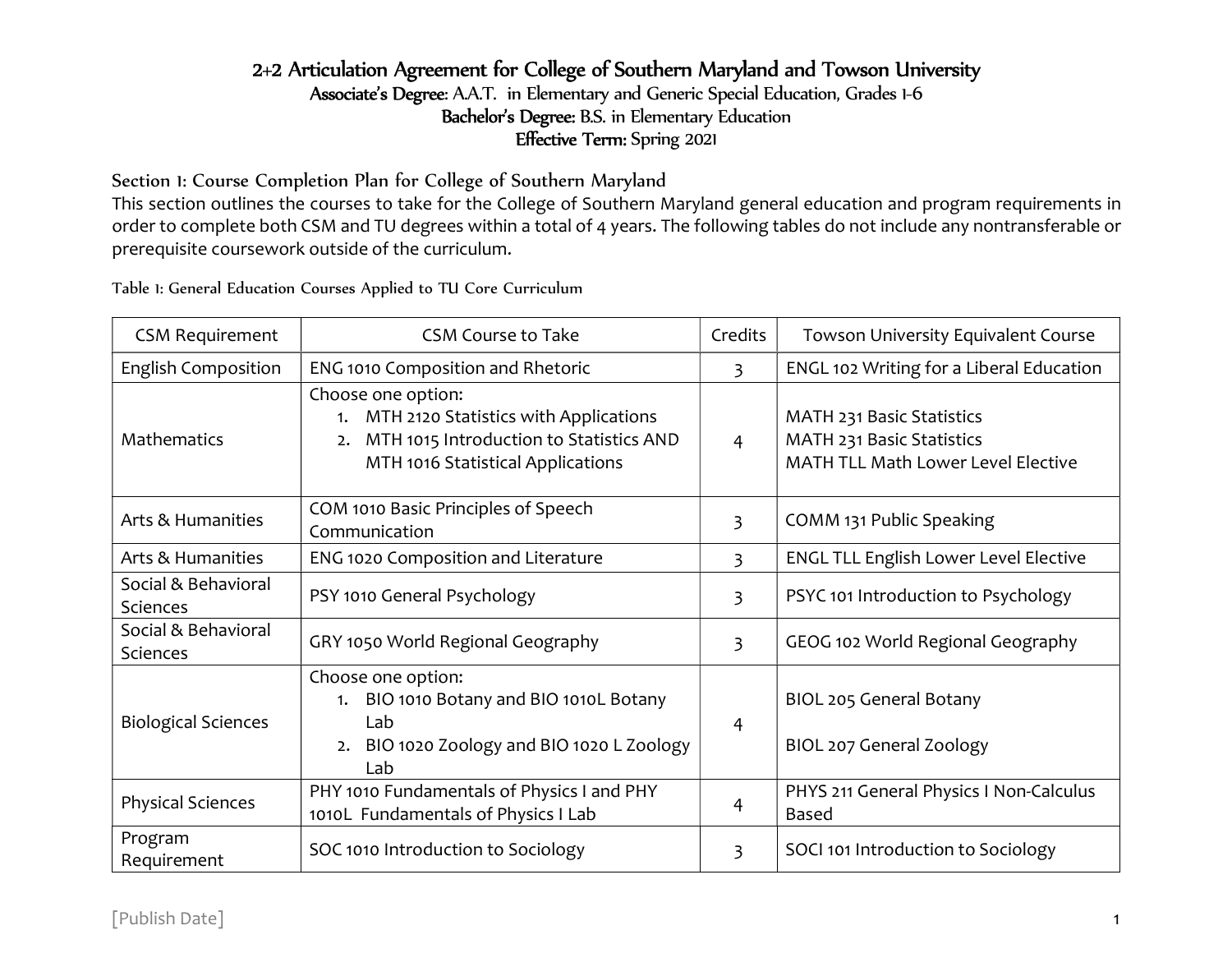| <b>CSM Requirement</b> | <b>CSM Course to Take</b>                                   | Credits | Towson University Equivalent Course                                           |
|------------------------|-------------------------------------------------------------|---------|-------------------------------------------------------------------------------|
| Program<br>Requirement | Choose one course:<br>1. HST 1031 The United States to 1877 |         | HIST 145 History of the U.S. to the Civil<br>War                              |
|                        | 2. HST 1032 The United States Since 1877                    |         | HIST 146 History of the U.S. Since the<br>Civil War                           |
| Program<br>Requirement | TED 2030 Introduction to Education                          |         | EDUC 202 Historical and Contemporary<br>Perspectives: America's Urban Schools |

### Total general education applied to the TU Core Curriculum: 36 credits

Completing the courses above will satisfy the general education program at CSM TU will transfer these courses without a courseby-course match to the Core Curriculum requirements. See section 2 for details.

| <b>CSM Requirement</b> | <b>CSM Course to Take</b>                                                                                                | Credits | <b>Towson University Equivalent Course</b>                                             |
|------------------------|--------------------------------------------------------------------------------------------------------------------------|---------|----------------------------------------------------------------------------------------|
| Program Requirement    | EDUC 2610 Integrating the Special<br><b>Education Student</b>                                                            | 3       | SPED T01 (SPED 301) Introduction to<br><b>Special Education</b>                        |
| Program Requirement    | MTH 2100 Concepts of Mathematics for<br><b>Teachers</b>                                                                  | 4       | MATH 204 Mathematical Concepts and<br>Structures I                                     |
| Program Requirement    | MTH 2110 Concepts of Geometry and<br>Algebra for Teachers                                                                | 4       | MATH 251 Elements of Geometry                                                          |
| Program Requirement    | EDU 1085 Foundation to Reading and<br>Language Arts                                                                      | 3       | ELED T22 (ELED 322) Foundations of<br>Reading and Other Language Arts                  |
| Program Requirement    | ART 2020 Integration of the Arts                                                                                         | 3       | <b>ART TLL Art Lower Level Elective</b>                                                |
| Program Requirement    | TED 2600 Educational Psychology                                                                                          | 3       | PSYC 201 Educational Psychology                                                        |
| Program Requirement    | Choose one course:<br>EDU 1013 Child Growth and<br>Development<br>2. PSY 2050 Human Development<br>Through the Life Span | 3       | ECED 201 Early Childhood Development<br>and Intervention<br>PSYC 203 Human Development |
| Program Requirement    | GEO 1010 Physical Geology AND GEO<br>1010L Physical Geology Lab                                                          | 4       | <b>GEOL 121 Physical Geology</b>                                                       |

Table 2: Program Requirements and Electives Applied to TU Degree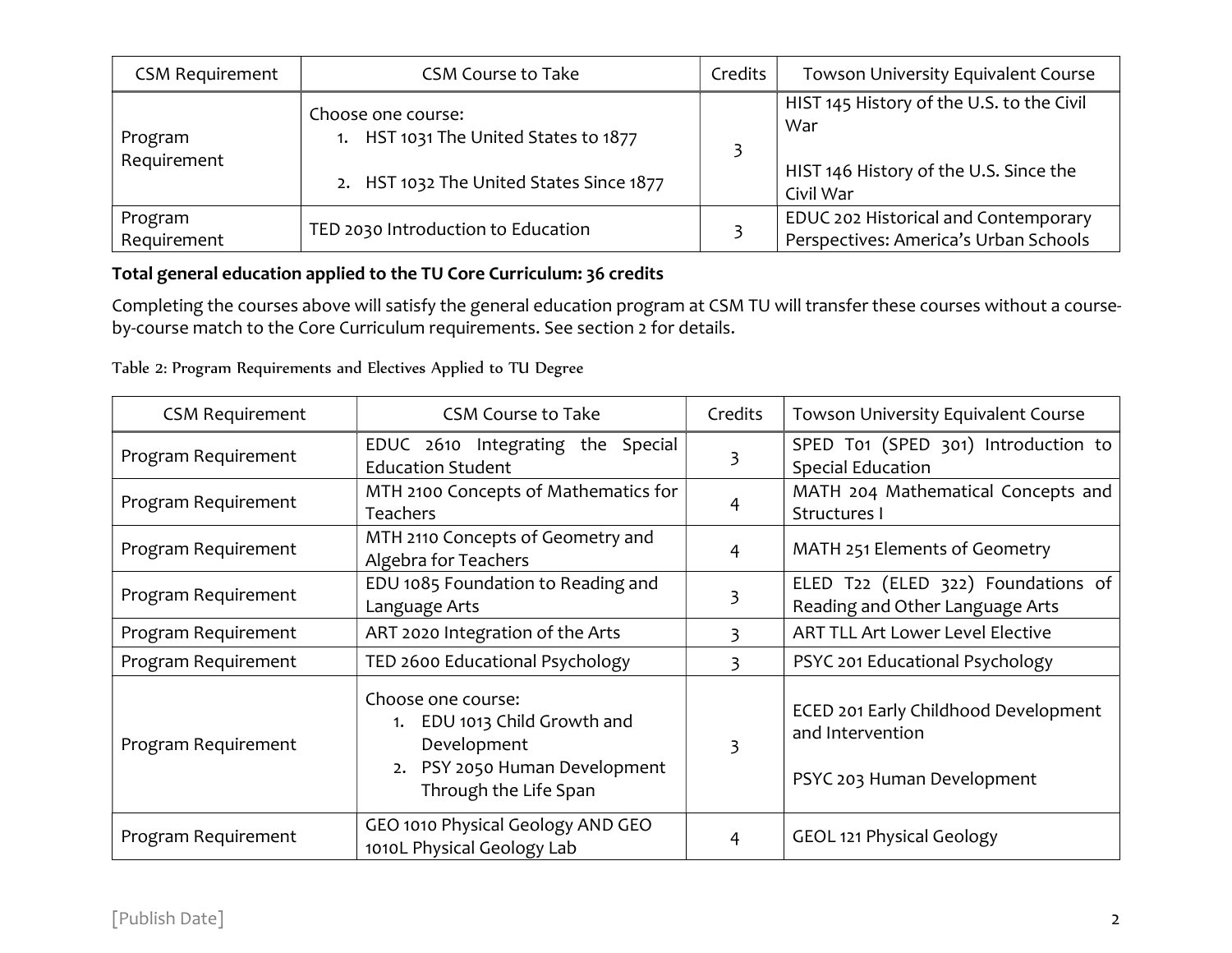| CSM Reguirement     | CSM Course to Take                                  | Credits | Towson University Equivalent Course                      |  |
|---------------------|-----------------------------------------------------|---------|----------------------------------------------------------|--|
| Program Requirement | TED 2011 Teacher Education Practicum:<br>Elementary |         | - TLL<br>Education<br>EDUC<br>Lower<br>Level<br>Elective |  |

# Total program requirements applied to the TU degree: 28 credits Total transferred to TU: 64 credits

Students may transfer a maximum of 64 credits. If students do not adhere to the courses outlined above in Tables 1 and 2, they are not guaranteed completion of the bachelor's degree in 2 years. Refer to section 2 for specific course details and transfer planning information.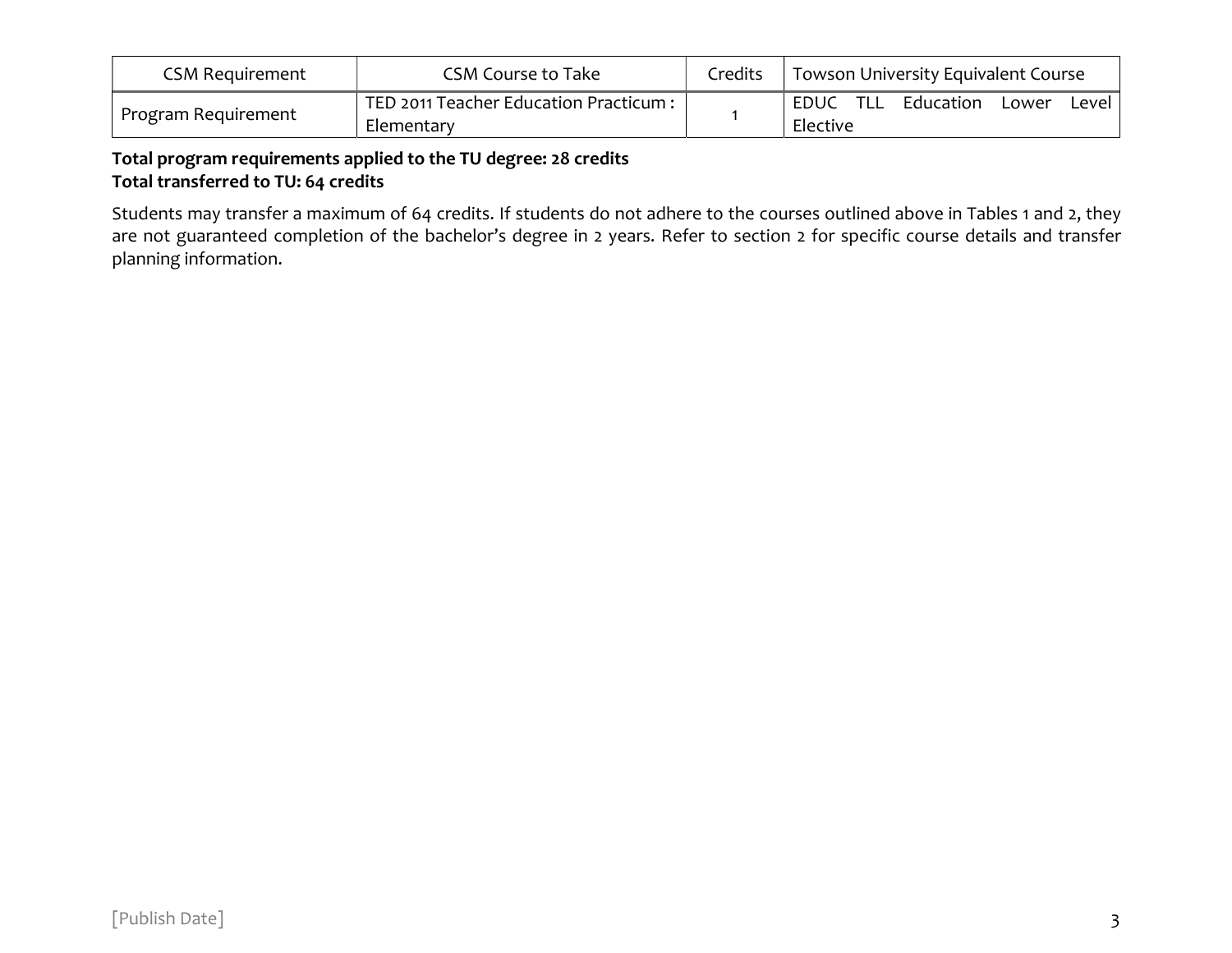## Section 2: College of Southern Maryland Course Selection & Transfer Details

This section explains any specific course selections made in section 1 and provides transfer planning guidance specific to this degree plan. Students must follow the course selections outlined in this document. If students do not complete any or all of the courses outlined in this agreement, they will be required to complete outstanding requirements at TU.

#### GENERAL EDUCATION

Students must take the following courses for their general education requirements:

- General Education Mathematics: Take MTH 2120 Statistics with Applications or both MTH 1015 Introduction to Statistics and MTH 1016 Statistical Applications to satisfy major requirements at CSM and TU. MTH 2120 transfers as MATH 231 Basic Statistics but will satisfy the TU major requirement of MATH 205 Mathematical Concepts and Structures II for students entering TU under this agreement. MTH 1015 alone will not satisfy AAT or BS major requirements. MTH 1015 transfers as MATH 231 Basic Statistics. Transferred with MTH 1016, it will satisfy the major requirement of MATH 205 for students transferring to TU under this agreement. Students who transfer with only MTH 1015 will be required to take MATH 205 at TU. Please note that students must complete MTH 2120 or MTH 1015 and MTH 1016 with a C or better to satisfy the major requirement at TU.
- General Education Arts and Humanities: Take COM 1010 Basic Principles of Speech Communication and ENG 1020 Composition and Literature to satisfy both general education and program requirements at CSM and Core requirements at TU.
- General Education Social and Behavioral Science: Take PSY 1010 General Psychology and GRY 1050 World Regional Geography to satisfy General Education and program requirements at CSM and Core and major requirements at TU. Students must earn C or better to satisfy major requirements at TU.
- General Education Biological Sciences: Take BIO 1010 Botany and BIO 1010L Botany Lab or BIO1020 Zoology and BIO 1020 L Zoology Lab to satisfy general education and program requirements at CSM and Core and major requirements at TU. Please note that a C or better is required in both lecture and lab to satisfy major requirement at TU. Students transferring in with a C or better in either BIO 1010 and BIO 1010L or BIO 1020 and BIOL 1020 L will not be required to take BIOL 120 Principles of Biology and BIOL 120L Principles of Biology Lab at TU.
- General Education Physical Sciences: Take PHY 1010 Fundamentals of Physics I and PHYS 1010L Fundamentals of Physics I Lab to satisfy the general education and program requirements at CSM and Core and major requirements at TU. Please note that a C or better is required in both lecture and lab to satisfy the major requirement at TU. Students transferring in with a C or better in PHY 1010 & PHYS 1010L will not be required to take PHSC 101 Physical Science I at TU.
- Program Requirements: CSM's program requirements of HST 1031 The United States to 1877 or HST 1032 The United States Since 1877, SOC 1010 Introduction to Sociology and TED 2030 Introduction to Education will be used to satisfy Core and major requirements at TU and must be completed with a C or better. HST 1031 or 1032 will satisfy the major requirement of HIST 145 History of the U.S. to the Civil War or HIST 146 History of the United States Since the Civil War. Students who take SOC 1010 or a diversity course as part of their completed General Education program at CSM will not be required to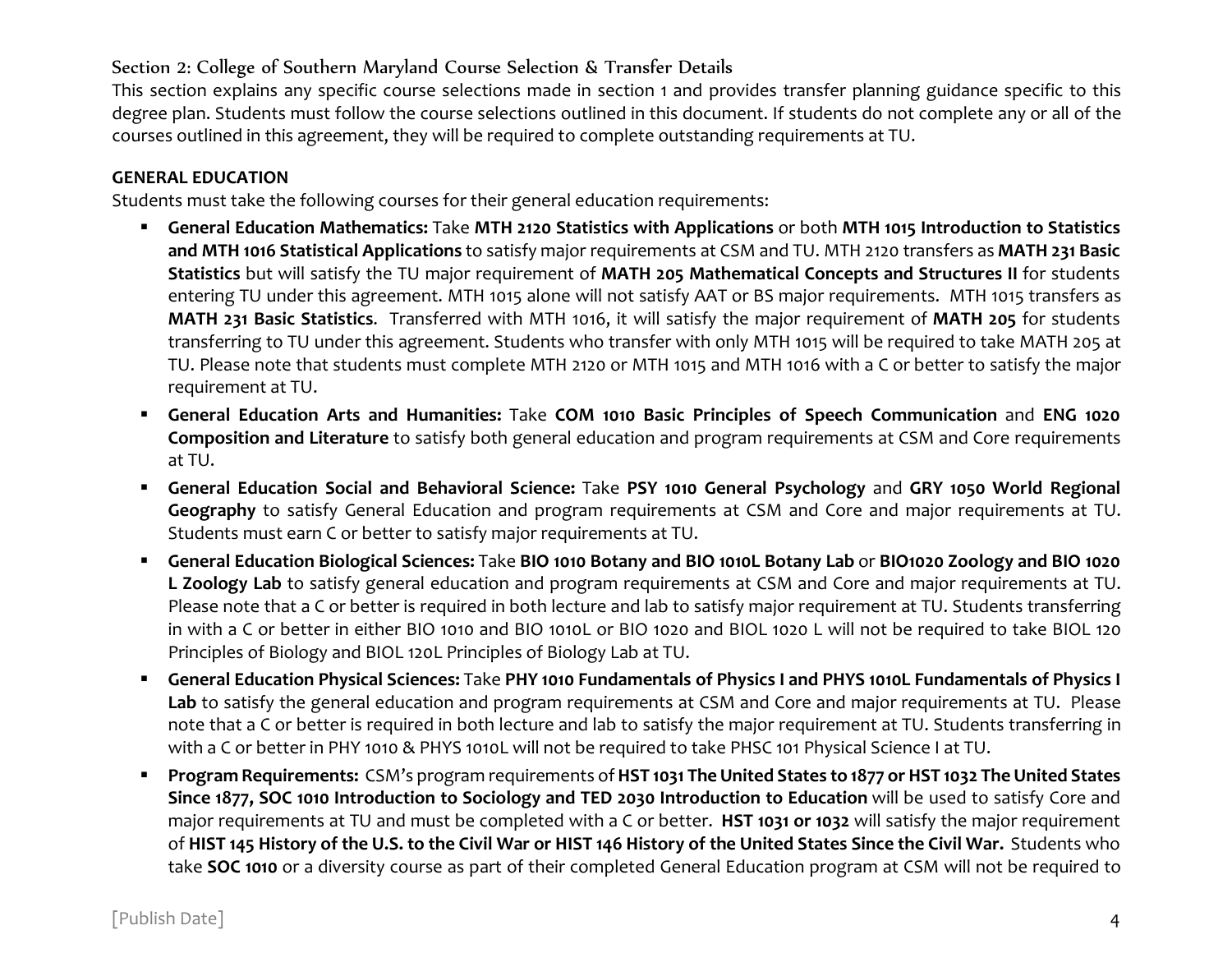complete the major requirement of EDUC 203 Teaching and Learning in a Diverse Society at TU. Students who transfer in with TED 2030 will not be required to complete the major requirement of EDUC 202 Historical and Contemporary Perspectives: America's Urban Schools.

The following information explains the transfer of students' general education courses:

- TU will recognize the courses in Table 1 (see section 1) as a completed general education program. Course will be applied to TU's Core Curriculum without the need for a course-by-course match in specific Core Curriculum requirements.
- Students will only need to complete two Core Curriculum requirements at TU: Advanced Writing Seminar (Core 9) and Ethical Perspectives (Core 14).

#### PROGRAM REQUIREMENTS

Students must complete the following courses with a C or better in order to also satisfy required courses in the major at TU:

- **Program Requirement:** Take EDU 2610 Integrating the Special Education Student to satisfy the program requirement at CSM and the major requirement of SPED 301 Introduction to Special Education at TU. Please note that this course transfers as lower level credit (SPED T01).
- **Program Requirement:** Take MTH 2100 Concepts of Mathematics for Teachers to satisfy the program requirement at CSM and the major requirement of MATH 204 Mathematical Concepts and Structures I at TU.
- **Program Requirement:** Take MTH 2110 Concepts of Geometry and Algebra for Teachers to satisfy the program requirement at CSM and the major requirement of MATH 251 Elements of Geometry at TU.
- **Program Requirement:** Take EDU 1085 Foundation to Reading and Language Arts to satisfy the program requirement at CSM and the major requirement of ELED 322 Foundation of Reading and Other Language Arts at TU. Please note that this course transfers as lower level credit (ELED T22).
- Program Requirement: Take TED 2600 Educational Psychology and either EDU 1013 Child Growth and Development or PSY 2050 Human Development Through the Life Span to satisfy program requirements at CSM and major requirements at TU. Students transferring with either TED 2600 or PSY 2050 will not be required to take ELED 200 The Elementary School Child as a Learner at TU.

#### LOWER-LEVEL EQUIVALENTS OF UPPER-LEVEL COURSES

A course number beginning with T or F indicates that it is a lower-level equivalent of an upper-level TU course. EDU 2610 and EDU 1085 will satisfy TU major requirements of SPED 301 and ELED 322 respectively but will not count toward the TU degree requirement for 32 upper-level units.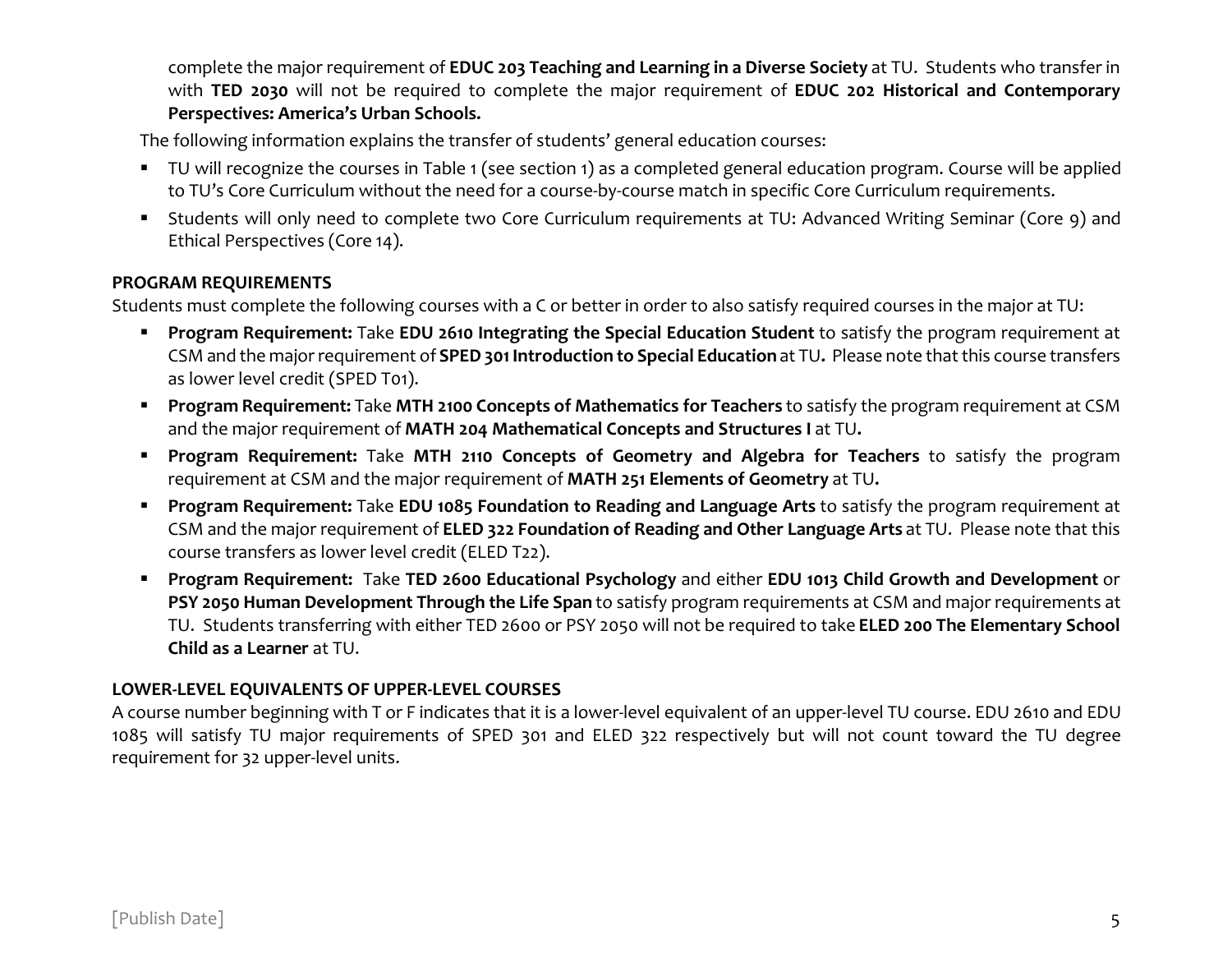## Section 3: Degree Requirements to Be Completed at TU

This section outlines the degree requirements for students transferring into the Elementary Education major. Refer to section 4 for additional major requirements, recommendations, and university-wide degree requirements.

#### CORE CURRICULUM REQUIREMENTS: 6 UNITS

Core 9 Advanced Writing Seminar: ELED 320 Writing for Elementary Educators (MUST EARN B OR BETTER) Core 14 Ethical Perspectives: SCED 304 Education, Ethics and Change

#### PROFESSIONAL COURSEWORK: 61-62 UNITS

#### LEVEL I INTERNSHIP

Select one of the following:

- ARED 371 Art and the Child (2 units)
- MUED 305 Teaching Music Elementary Education (3 units)

ELED 412 Methods and Materials for Teaching Literacy in the Primary Grades (3 units)

ELED 413 Internship in Primary Literacy (3 units)

ISTC 301 Integrating Instructional Technology (3 units)

MATH 323 Teaching Mathematics in Elementary School (3 units)

MATH 324 Supervised Observation/Participation in Elementary School Mathematics (2 units)

### LEVEL II INTERNSHIP

Select one of the following:

- BIOL 303 Life Sciences (3 units)
- BIOL 382 Environmental Education and Service Learning in the Tropics (3 units)

ELED 424 Methods and Materials for Teaching Literacy in the Intermediate Grades (3 units)

ELED 426 Literacy Instruction for Linguistically Diverse Learners (3 units)

PHSC 303 Earth Space Science (3 units)

SCIE 376 Teaching Science in the Elementary School (3 units)

# LEVEL III INTERNSHIP

ELED 311 Children and the Elementary School Curriculum and Assessment (3 units)

ELED 312 Professional Development School Internship I (3 units)

ELED 365 Teaching Social Studies in the Elementary School (3 units)

ELED 429 Principles and Practices of Assessment in Reading and Language Arts (3 units)

SPED 401 Curriculum Methods of Inclusion (3 units)

# LEVEL IV INTERNSHIP

ELED 468 Professional Development School Internship II (12 units)

ELED 469 Professional Development School Internship Seminar (3 units)